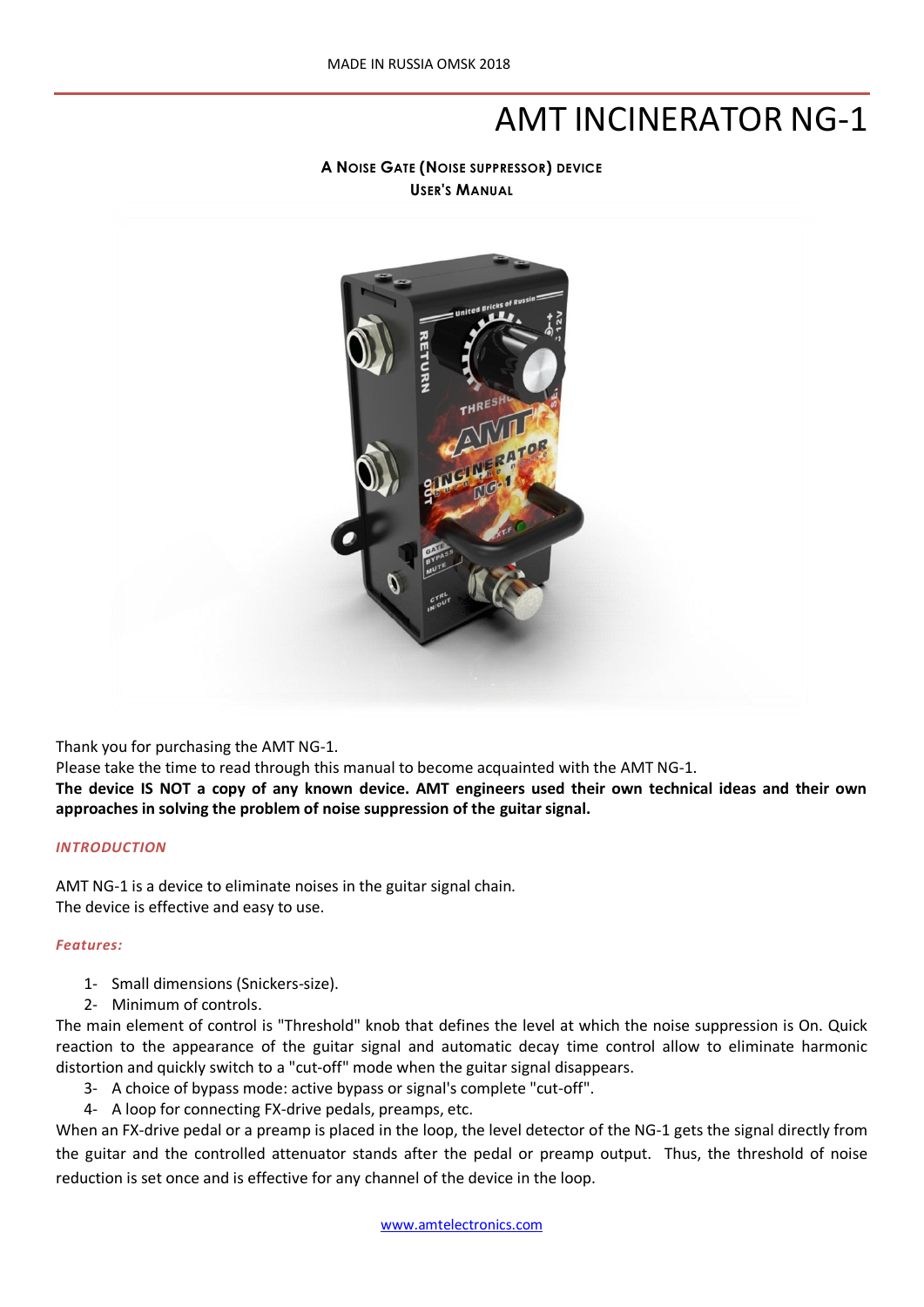### *APPEARANCE, CONNECTORS AND CONTROLS*

- 1- **IN** input (TS connector, 1/4").
- 2- **SEND** output (TS connector, 1/4").
- 3- **RETURN** input (TS connector, 1/4").
- 4- **OUT** output (TS connector, 1/4").
- 5- Button to turn **on/off** the effect.
- 6- **THRESHOLD** threshold level setting knob.
- 7- **CTRL IN/OUT** a connector of external control (TRS 3,5mm) .
- 8- **GATE OFF BYPASS/MUTE** a switch of mode (ByPass or Mute). The switch acts when the effect is OFF.
- 9- **DC 12V** power socket.
- 10- **EXT.F** LED indicator. It is being used in a work with pedal board.
- 11- **GATE ON** LED indicator of the device's.
- 12- **Signal connector** for work with the AMT BRICKS pedalboard.



### *EXAMPLES OF NG-1 APPLICATION WITH DIFFERENT DEVICES*

### *1. Recommended signal chains:*



[www.amtelectronics.com](http://www.amtelectronics.com/)